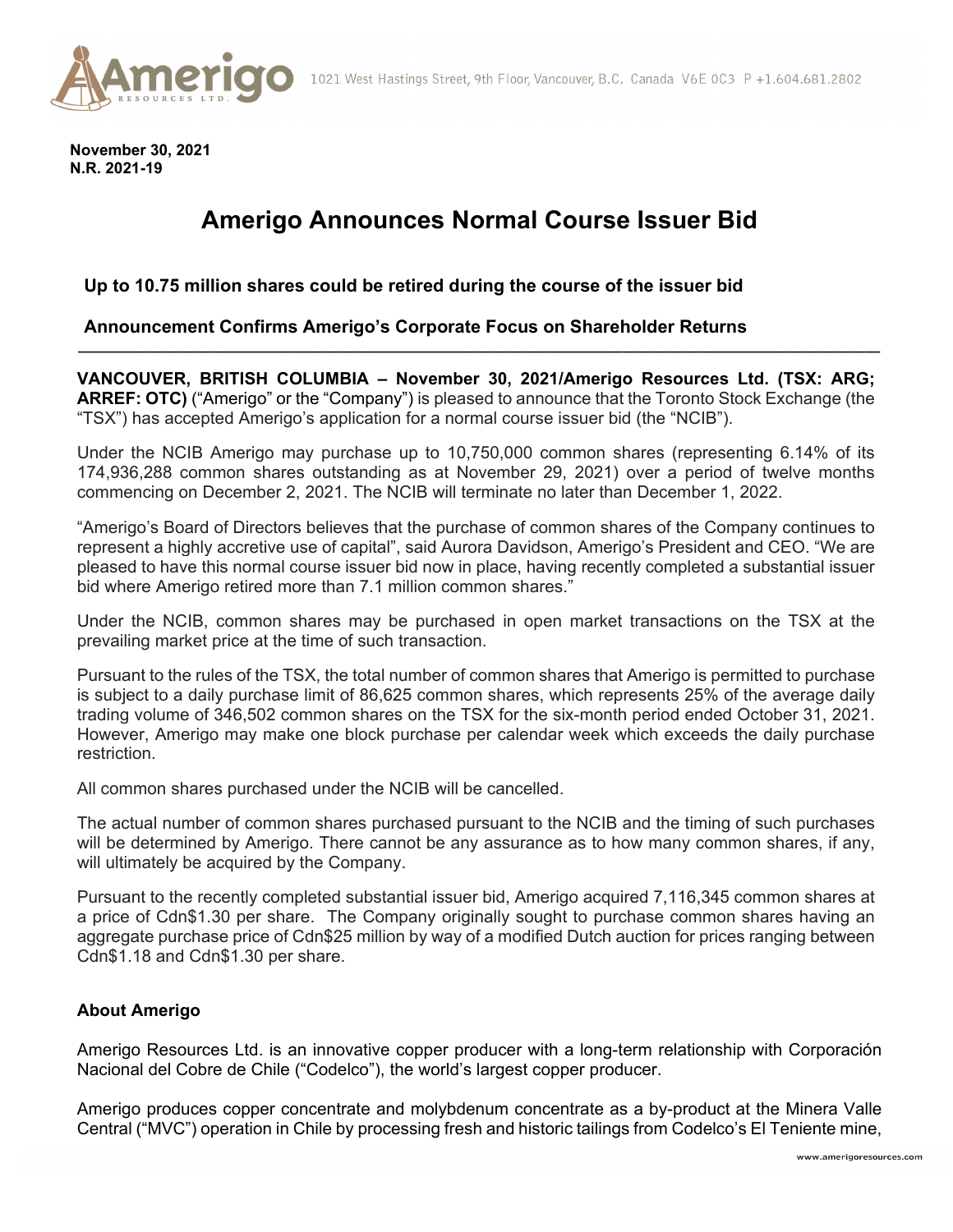

the world's largest underground copper mine. Tel: (604) 681-2802; Fax: (604) 682-2802; Web: www.amerigoresources.com; Listing: ARG: TSX.

For further information, please contact:

Aurora Davidson Graham Farrell **President and CEO Investor Relations** (604) 697 6207 (416) 842-9003

ad@amerigoresources.com Graham.Farrell@HarborAccessLLC.com

Page 2

### **Forward-Looking Information**

Forward-looking information ("**forward-looking statements**") is included in this news release. These forward-looking statements are identified by the use of terms such as "anticipate", "believe", "could", "estimate", "expect", "intend", "may", "plan", "predict", "project", "will", "would", and "should" and similar terms and phrases, including references to assumptions. Such statements may involve but are not limited to, Amerigo's plans, objectives, expectations and intentions, including Amerigo's objectives and expectations regarding the Offer and the size, timing and terms and conditions of the Offer, the anticipated mailing date of the Offer Documents and commencement date of the Offer, the expectation that the Company will reinstate the declaration and payment of dividends in the fourth quarter of 2021, and other comments with respect to strategies, expectations, planned operations or future actions.

These forward-looking statements involve known and unknown risks, uncertainties and other factors that may cause actual results or events to differ materially from those anticipated in such statements. Inherent in forward-looking statements are risks and uncertainties beyond Amerigo's ability to predict or control, including risks that may affect Amerigo's operating or capital plans; risks generally encountered in the permitting and development of mineral projects such as unusual or unexpected geological formations, negotiations with government and other third parties, unanticipated metallurgical difficulties, delays associated with permits, approvals and permit appeals, ground control problems, adverse weather conditions, process upsets and equipment malfunctions; risks associated with labour disturbances and availability of skilled labour and management; risks related to the potential impact of global or national health concerns, including COVID-19, and the inability of employees to access sufficient healthcare; government or regulatory actions or inactions; fluctuations in the market prices of Amerigo's principal commodities, which are cyclical and subject to substantial price fluctuations; risks created through competition for mining projects and properties; risks associated with lack of access to markets; risks associated with availability of and Amerigo's ability to obtain both tailings from Codelco's Division El Teniente's current production and historic tailings from tailings deposits; risks with respect to the ability of Amerigo to draw down funds from lines of credit and the availability of and ability of Amerigo to obtain adequate funding on reasonable terms for expansions and acquisitions; mine plan estimates; risks posed by fluctuations in exchange rates and interest rates, as well as general economic conditions; risks associated with environmental compliance and changes in environmental legislation and regulation; risks associated with Amerigo's dependence on third parties for the provision of critical services; risks associated with non-performance by contractual counterparties; title risks; social and political risks associated with operations in foreign countries; risks of changes in laws affecting Amerigo's operations or their interpretation, including foreign exchange controls; and risks associated with tax reassessments and legal proceedings. Notwithstanding the efforts of Amerigo and MVC, there can be no guarantee that Amerigo's or MVC's staff will not contract COVID-19 or that Amerigo's and MVC's measures to protect staff from COVID-19 will be effective. Many of these risks and uncertainties apply not only to Amerigo and its operations, but also to Codelco and its operations. Codelco's ongoing mining operations provide a